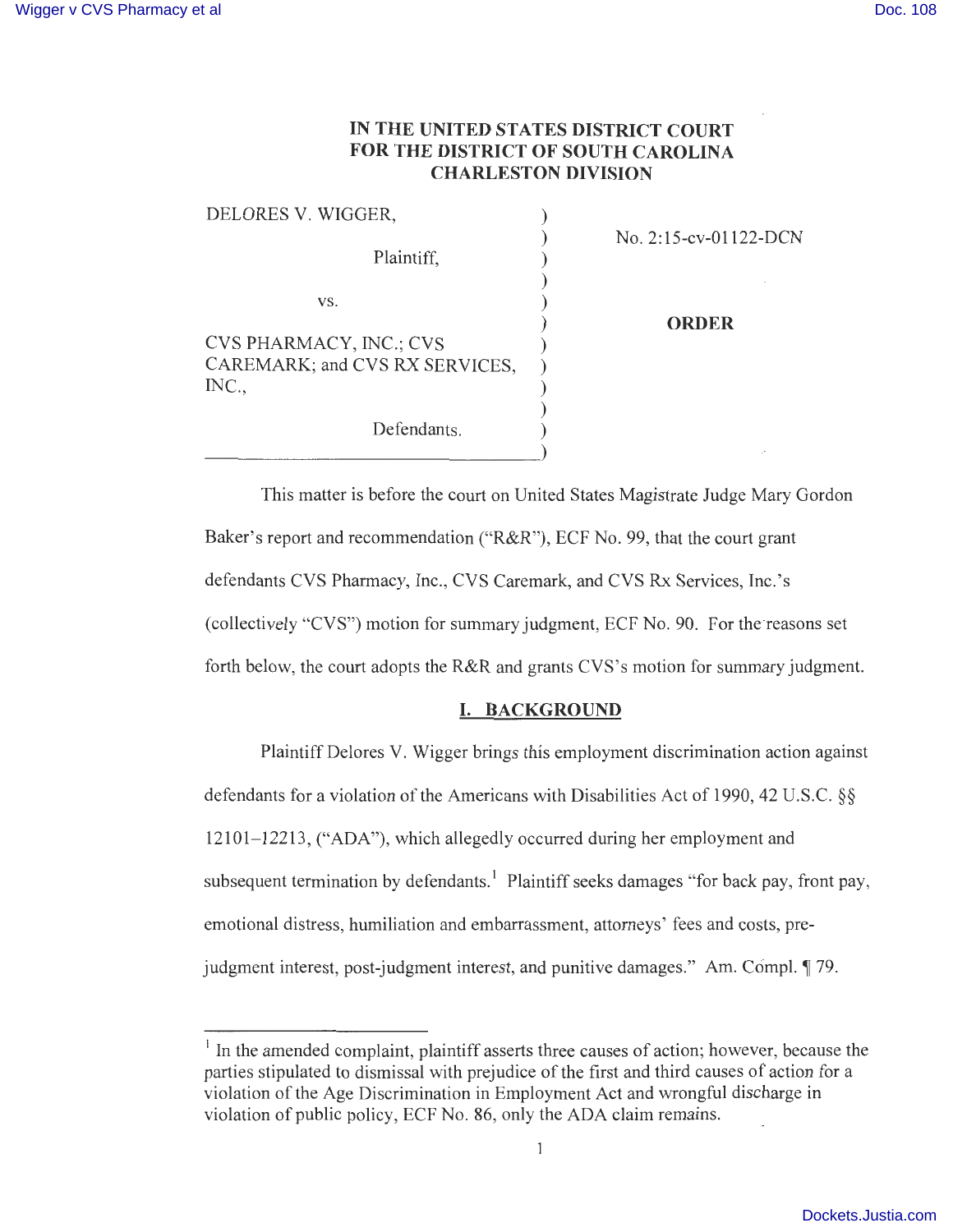#### **A. Factual Allegations**

In short and viewing the facts in the light most favorable to the non-moving party, plaintiff began employment with defendants in 1999 as a pharmacist at Store Number 4395 located at 10599 Dorchester Road in Summerville, South Carolina. Pl.'s Dep. 20:3-21:11; 27:22-28:2; 29:9-13. In 2010, plaintiff became the pharmacist-in-charge ("PIC") at the same store. Id. at  $30:13-15$ .

In 2011 , plaintiff completed a mid-year self-assessment in which she determined that she needed improvement in several employment duties, such as achieving pharmacy business metrics, managing inventory, and more broadly, delivering results. ECF No. 90- 2 at 50- 54. Plaintiff's supervisor at the time, Jeffrey Holcombe, reviewed the evaluation with her and likewise determined she needed improvement in several broad categories, such as leading and developing her team, maintaining business and service foundations, managing workflow and quality assurance, and focusing on customers and the market. Id. at 53–54; Pl.'s Dep. 129:15–133:4. In June 2012, Darlene Molett ("Molett") replaced Jeffrey Holcombe as plaintiff's supervisor. Molett Dep. 13:4–5, ECF No. 90-4. Molett found that plaintiff still needed improvement, and plaintiff signed a document stating that she needed to improve in several areas. Pl.'s Dep. 136:10–139:6; ECF No. 90-2 at 56. Subsequently, plaintiff was written up once per month for deficient performance in September, October, and November 2012. ECF No. 90-2 at 57–62; Defs.' Br. in Supp. of Mot. for Summ. J. 6-7, ECF No. 90-1; Pl.'s Mem. in Opp'n to Defs.' Mot. for Summ. J. 8, ECF No. 91. With respect to the November 2012 write-up, Molett told plaintiff that this was her final job warning. Pl.'s Dep.  $168:20-22$ .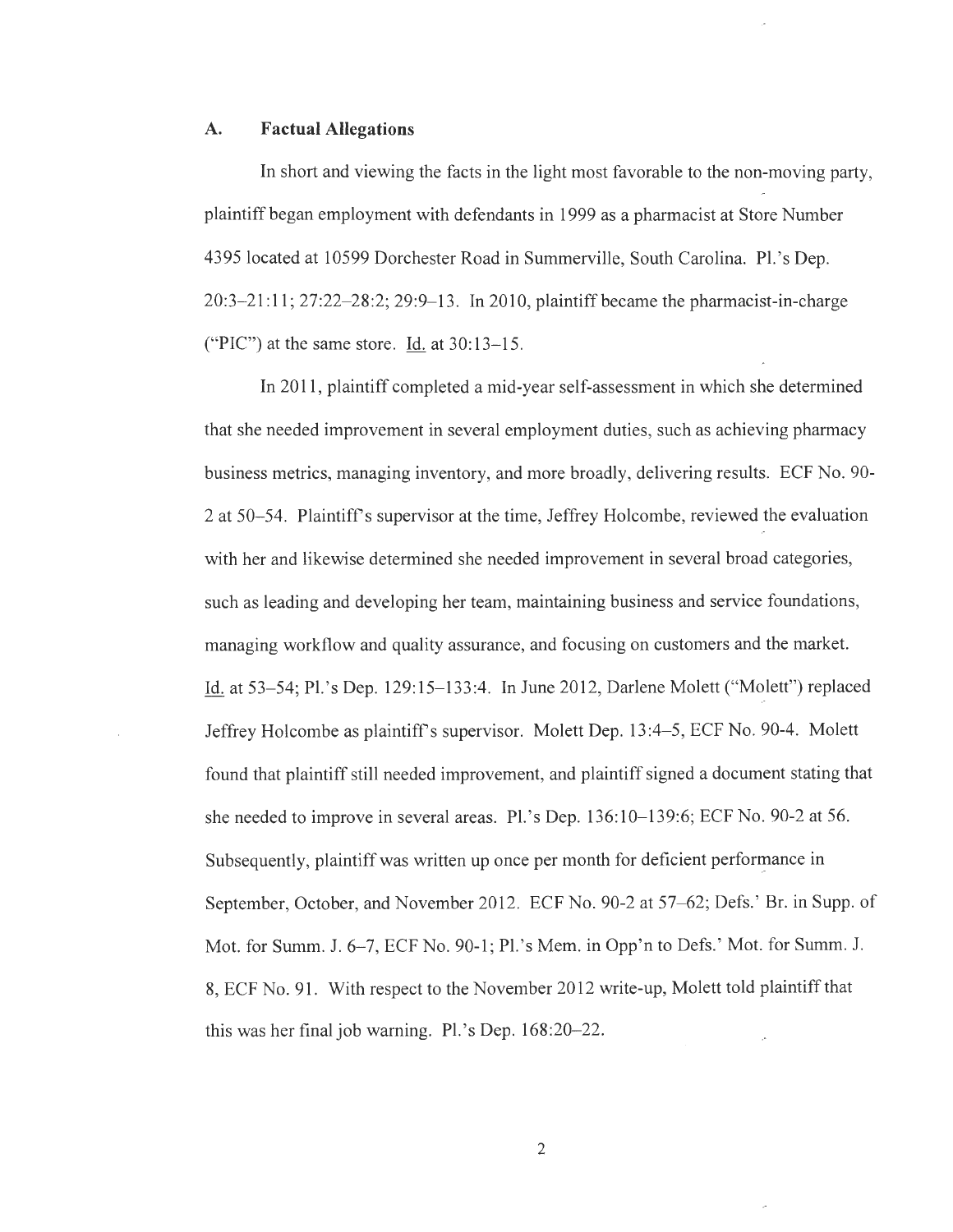On December 27, 2012, plaintiff saw psychiatrist Dr. Ricardo Fermo ("Dr. Fermo"), who diagnosed her with depression<sup>2</sup> and placed her on leave from work. Pl.'s Dep. 168:23-169:7; Fermo Dep. 70:4-19, ECF No. 90-7. Molett and Kevin Elliott ("Elliott"), who supervised Molett, were informed that plaintiff was on leave. Molett Dep. 80:6-19; Elliott Dep. 95:10-19, ECF No. 90-6. On March 7, 2013, Dr. Fermo released plaintiff to work with no restrictions. ECF No. 90-7 at 10; Pl.'s Dep. 35:16-19.

Upon her return, plaintiff was offered a choice between her prior position at Store Number 4395 and a position as staff pharmacist at Store Number 563, located at 1515 Old Trolley Road, Summerville, South Carolina, with the same pay. Pl.'s Dep. 30:16- 31 :8; 33 :3- 16. Molett told plaintiff she had the right to resume her previous position at Store Number 4395 if plaintiff so desired but that Molett wanted to keep the new PIC who took over during plaintiff's leave in that position, and plaintiff agreed "that was fine" because she did not need any additional stress. Pl.'s Dep. 30:25–31:8; 31:17–32:13. In March 2013, plaintiff began working at Store Number 563 where Millie Pippen was the PIC. Pl.'s Dep. 34:15–35:2. Shortly thereafter, plaintiff told Molett and Elliott that she was unhappy working at Store Number 563 because of a stressful environment and her negative relationship with Fippen. Molett Dep. 93:1–94:7; Elliott Dep. 102:3–22. Plaintiff also told Molett and Elliott that she had taken the three-month leave of absence due to severe anxiety and depression, requesting that they reassign her to the CVS in St. George, South Carolina. Pl.'s Dep. 66:18-67:19. Elliott instructed her to put her request

 $2$  As the R&R correctly points out, plaintiff alleges in the amended complaint that Dr. Fermo diagnosed her with post-traumatic stress disorder ("PTSD"), qualifying her as a disabled individual within the meaning of the ADA, Am. Compl.  $\P$  71; however, Dr. Fermo unequivocally testified that he did not diagnose her with PTSD because she did not meet the criteria for such diagnosis. Fermo Dep. 67:22-38:20. Thus, there is no evidence in the record to support plaintiff's alleged diagnosis of PTSD.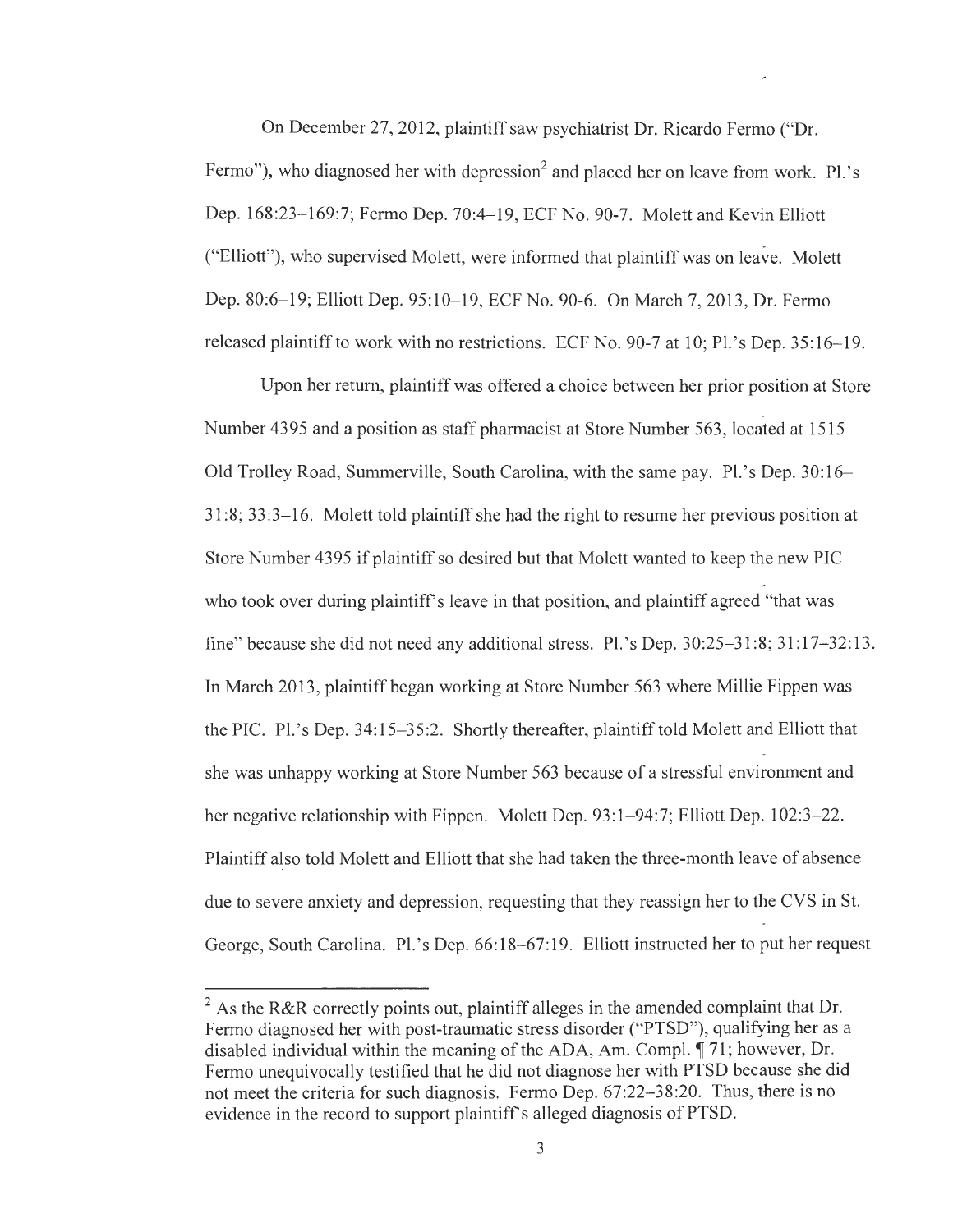in writing and to write down at least four other CVS locations where she was willing to work. Pl.'s Dep.  $67:5-8$ . On March 21, 2013, plaintiff handwrote a note<sup>3</sup> stating:

After returning from leave due to extreme stress disorder I wanted to be in an environment less stressful. Thus, I did not return to my old store. Starting at [Store Number] 563[,] the situation did not appear any better. As I wasn't aware there was an opening at St. George[,] I did not request it but at this time would really appreciate being put there permanently.

ECF No. 93-2. The note lists other options as Store Numbers 7537, 4204, and 7305 . Id.

None of the requested stores had openings available. Molett Dep. 96:1-25; Elliott Dep.

105: 17-107: 16. CVS had a policy in effect addressing requests for accommodation,

which applied to employees requesting transfer due to anxiety. ECF No. 93-3; ECF No.

91-4 at  $52:4-8$ ,  $54:9-18$ . The policy provided that when a request for a reasonable

accommodation is made to a supervisor, the supervisor completes a reasonable

accommodation form in order to assess the employee 's situation. ECF No. 91 -4 at 52:9-

16. Alternatively, an employee may call human resources, who then processes the form.

ECF No. 91 -4 at 52:24-53:4. Either way, human resources resolves the request by

reviewing and responding to it.<sup>4</sup> Id. at  $55:6 - 56:25$ .

Defendants received complaints about plaintiff from customers. In April 2013, an employee at a doctor's office, whom plaintiff called to request a prescription refill,

 $3$  The R&R observes that this note was obtained in discovery by plaintiff from CVS, marked confidential by one of the parties, and filed as a court-only exhibit not accessible by the public. R&R 4 n.4. The R&R recommends that the note be publicly filed as part of ECF No. 90-6 because it does not contain any information rendering it confidential under the confidentiality order entered in this case, ECF No. 40, and no statute proscribes its disclosure. Id. No party objects to the  $R\&R\&S$  recommendation, and the court adopts and incorporates it into this Order.

 $4$  The R&R notes that defendants failed to adduce evidence that human resources or one of plaintiffs supervisors completed a reasonable accommodation form according to its policy specifications. R&R 5. Plaintiff alleges that human resources failed to respond to her request to be transferred because of extreme stress, and defendants have not brought forth evidence to the contrary.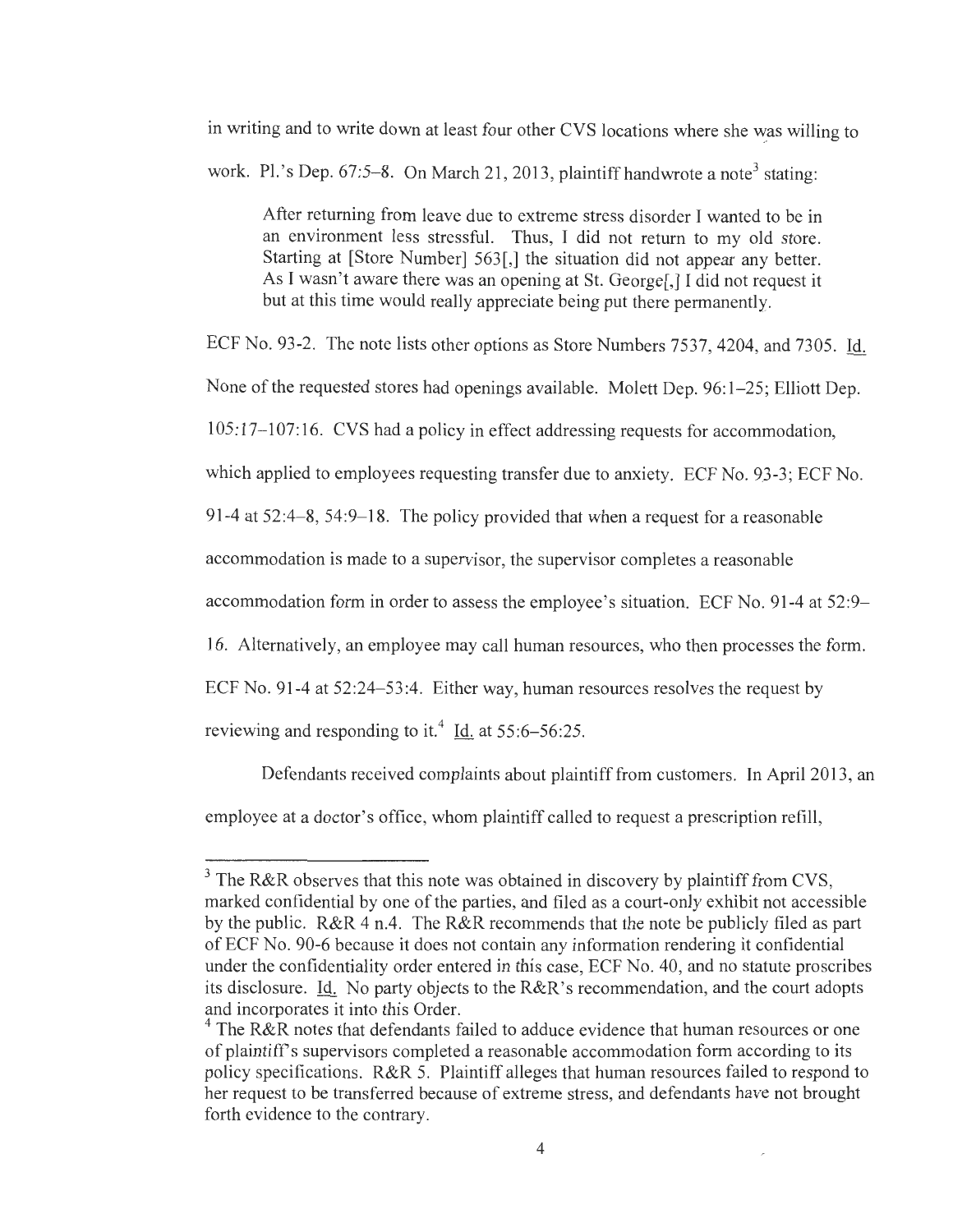complained to defendants that she was offended and embarrassed by plaintiff's condescending attitude. ECF No. 90-4 at 32. In the same month, defendants received another complaint that plaintiff was rude to and dismissive of a customer, causing that customer to fill his wife's prescription at Publix instead and vow not to return. Id. at 33- 34. In May 2013 , defendants received a handwritten letter from a customer who stated that she had switched from Store Number 4395 to 563 because of plaintiff's rudeness and bad attitude, and was dismayed that plaintiff now worked at Store Number 563 . Id. at 35- 36. Defendants also received several complaints about plaintiff from Fippen, who requested that plaintiff be moved to another store because she was unfit for service and created discord among employees. ECF No. 93-4.

On May 13, 2013, Molett and Elliott placed plaintiff on an "Individual Development Plan" ("IDP"), which provided seven areas where they would monitor plaintiffs improvement and provide corrective action. ECF No. 90-2 at 63-84; Pl. 's Dep. 182:21–188:7; Molett Dep. 72:1–13. Once per month, plaintiff met with Molett to review her progress on the IDP goals. Pl.'s Dep. 194:18-195:17. Between May and August 2013, plaintiff did not meet her goals. ECF No. 90-2 at 63–84; Pl.'s Dep. 194: 16- 195: 17, 201 :24-205: 19, 205 :20-213: 1. Defendants' problems with plaintiff at Store Number 563 were similar to the previous problems dating back to 2012 at Store Number 4395. Pl.'s Dep. 212:22-213:25. As a result of her August 2013 IDP reviewwherein Molett writes "[o]verall there has been no consistent improvements with overall performance leading to unacceptable results with service, [key performance metric], and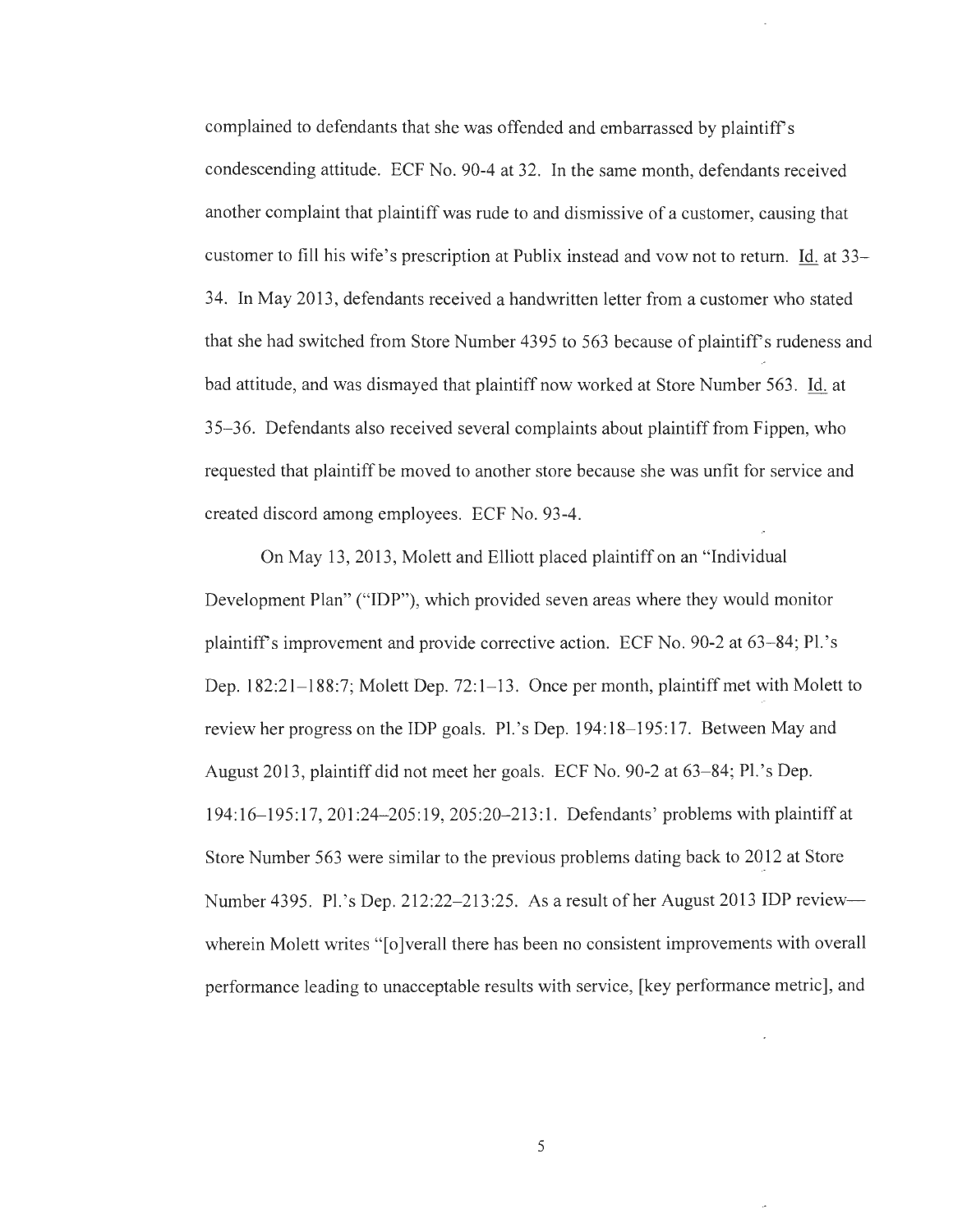overall SOS<sup>5</sup> results[,]" ECF No. 90-2 at 84—plaintiff's employment was terminated. Pl. 's Dep. 214:6-9.

#### **B. Procedural History**

The R&R recommends that the court grant defendants' motion for summary judgment and dismiss the case. Plaintiff filed timely objections to the R&R, ECF No. 101 , to which defendants filed a response, ECF No. 102. The matter is now ripe for the court's review.

### **II. STANDARDS OF REVIEW**

The magistrate judge makes only a recommendation to the court. Mathews v. Weber, 423 U.S. 261, 270 (1976). The recommendation carries no presumptive weight, and the responsibility to make a final determination remains with the court. Id. at 270- 71 . The court may "accept, reject, or modify, in whole or in part, the findings or recommendations made by the magistrate judge ... or recommit the matter to the magistrate judge with instructions." 28 U.S.C.  $\S$  636(b)(1). The court is charged with making a de novo determination of any portion of the R&R to which a specific objection is made. Id. However, in the absence of a timely filed, specific objection, 'the court reviews the R&R only for clear error. Diamond v. Colonial Life & Accident Ins. Co., 416 F .3d 310, 315 ( 4th Cir. 2005) ( citation omitted).

Summary judgment is appropriate "if the movant shows that there is no genuine dispute as to any material fact and that the movant is entitled to judgment as a matter of law." Fed. R. Civ. P. 56(a). A genuine issue of material fact exists if the evidence

<sup>&</sup>lt;sup>5</sup> SOS refers to "Stores Own Sales Scorecard" that CVS pharmacists "create in order to see improvements so they could decide what they wanted to work on and what steps they were going to take to make improvements." Molett Dep. 72:8–13.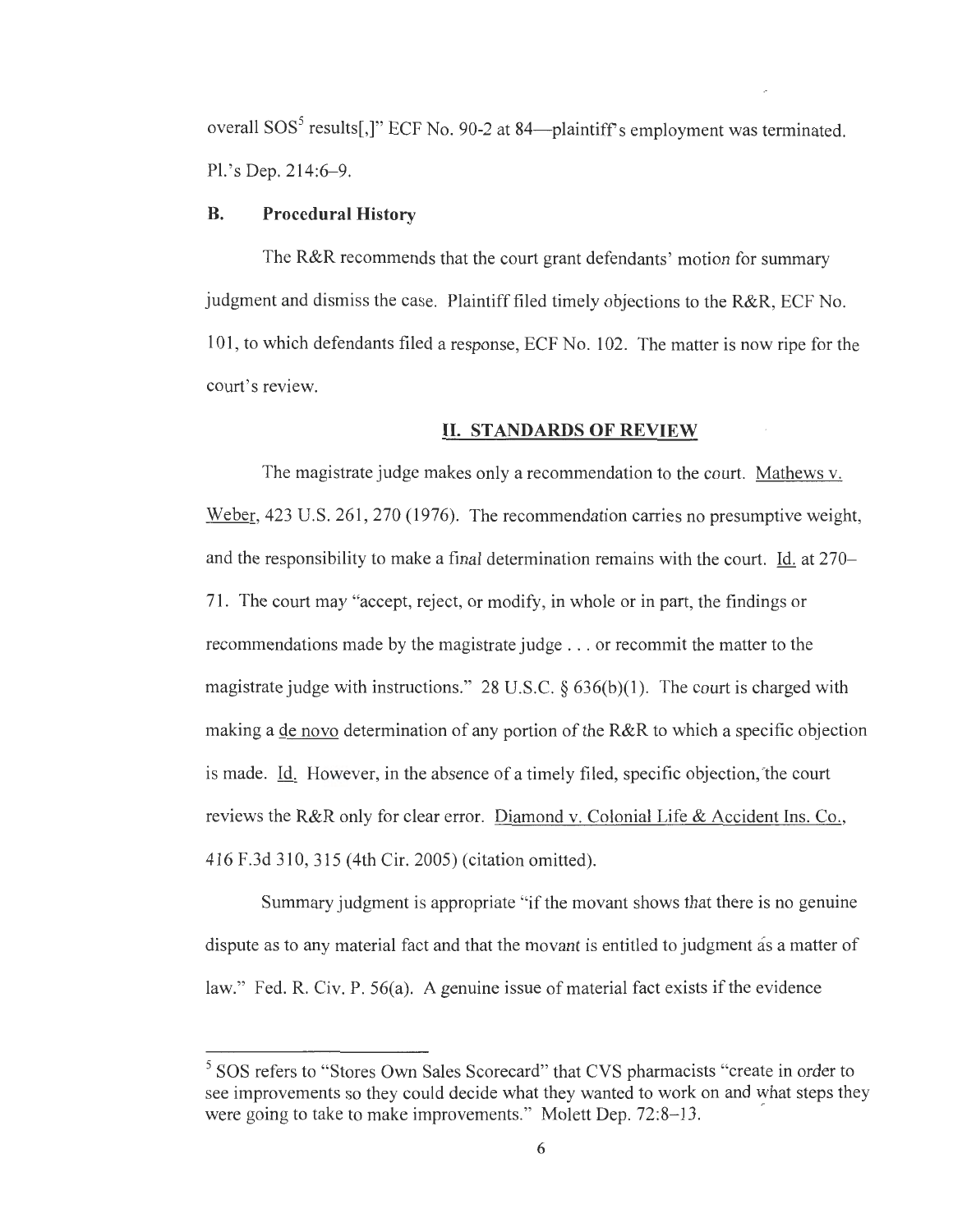presented could lead a reasonable fact finder to return a verdict in favor of the nonmoving party. Anderson v. Liberty Lobby, Inc., 477 U.S. 242, 255 (1986). The court must view all facts and draw all reasonable inferences from the evidence before it in a light most favorable to the non-moving party. Id. The party moving for summary judgment "bears the initial burden of pointing to the absence of a genuine issue of material fact." Temkin v. Frederick Cnty. Comm'rs, 945 F.2d 716, 718 (4th Cir. 1991) (citing Celotex Corp. v. Catrett, 477 U.S. 317, 322 (1986)). If the movant carries this burden, then the burden "shifts to the non-moving party to come forward with facts sufficient to create a triable issue of fact." Id. at 718–19 (citing Anderson, 477 U.S. at 247-48). "A mere scintilla of evidence supporting the [non-moving party's] case is insufficient" to defeat a motion for summary judgment. Shaw v. Stroud, 13 F.3d 791, 798 (4th Cir. 1994); see also Anderson, 477 U.S. at 256 (noting that a non-moving party "may not rest upon the mere allegations or denials of his pleading, but  $\ldots$  must set forth specific facts showing that there is a genuine issue for trial").

#### **III. DISCUSSION**

Plaintiff lists three objections to the **R&R,** asserting that the magistrate judge erroneously held that plaintiff has not made a prima facie case under the APA by failing to: (1) show that she fulfilled defendants' legitimate expectations when she was terminated; (2) present evidence raising a reasonable inference of unlawful discrimination; and (3) establish that she could perform the essential functions of her employment position with the reasonable accommodation. Pl. 's Objs. 1, 16, 18, ECF No. 101. The first two objections address whether there is sufficient evidence to support an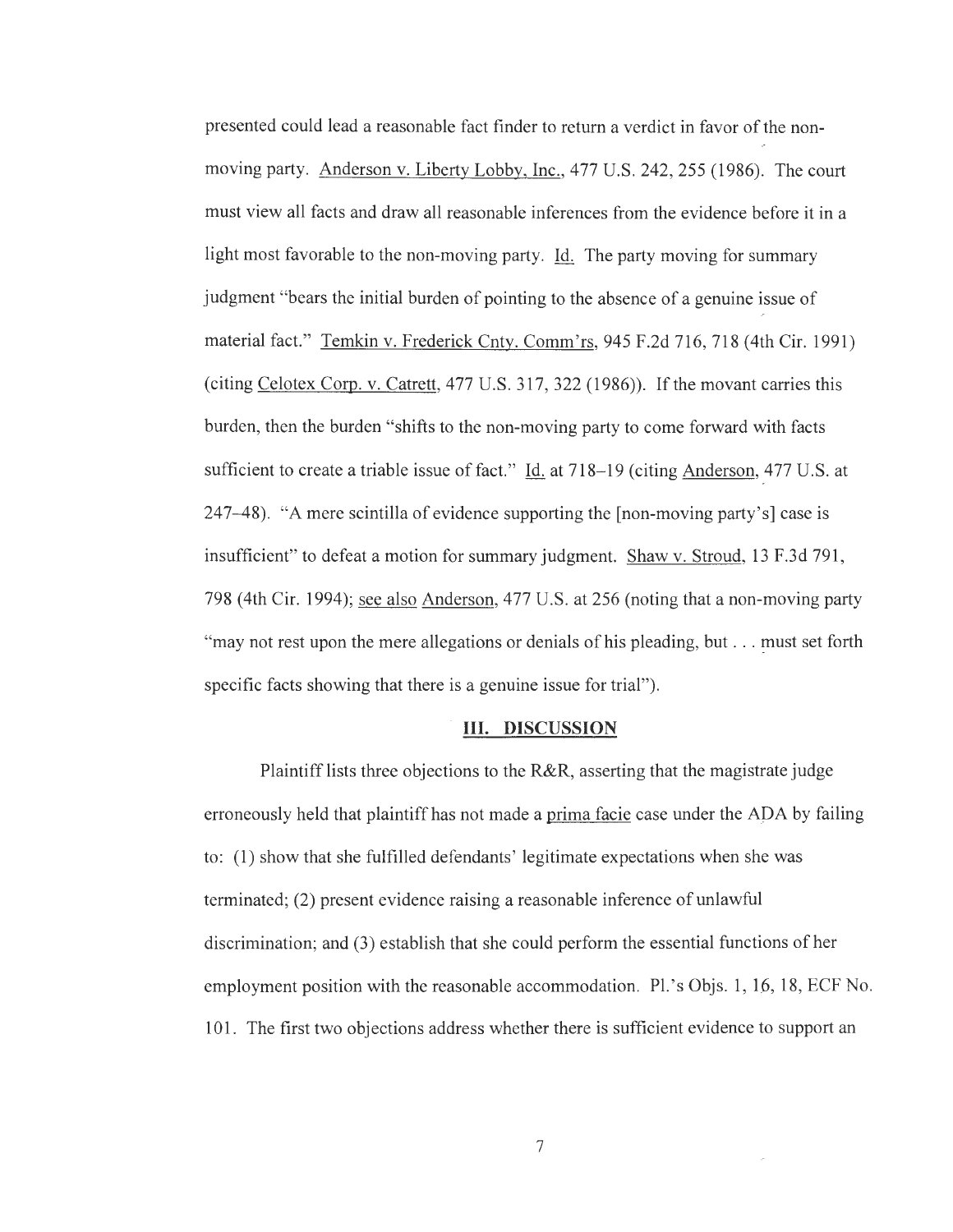ADA claim for unlawful termination, and the third addresses whether there is the same for failure to accommodate. The court examines each objection in turn.

### **A. Wrongful Discharge in Violation of ADA**

The court uses the framework set out in McDonnell Douglas Corp. v. Green, 411 U.S. 792 (1973), which "establishes a three-step proof scheme under which the burden of evidentiary production is shifted back and forth between the plaintiff and defendant; however, the ultimate burden of persuasion never shifts from the plaintiff to prove intentional unlawful discrimination." Chauncey v. Life Cycle Eng'g, Inc., No. 2: 12-cv-968-DCN, 2013 WL 5468237, at \*8 (D.S.C. Sept. 30, 2013) (citing Williams v. Cerberonics, Inc., 871 F.2d 452,456 n.2 (4th Cir. 1989)). Under this framework, plaintiff "must first establish a 'prima facie case of discrimination. "' Id. ( quoting Merritt v. Old Dominion Freight Line, Inc., 601 F.3d 289, 294 (4th Cir. 2010)). If plaintiff establishes a prima facie case, "the burden of production shifts to the employer to produce evidence of a legitimate, non-discriminatory reason for the adverse employment action." Id. (citing McDonnell Douglas, 411 U.S. at 802). "Finally, if the defendant meets this burden, the plaintiff must then prove that the defendant's proffered reasons 'were not its true reasons, but were a pretext for discrimination."  $\underline{Id}$  at \*9 (quoting Reeves v. Sanderson Plumbing Prods., Inc., 530 U.S. 133, 143 (2000)).

A plaintiff makes a prima facie ADA claim for wrongful termination sufficient to withstand summary judgment by providing evidence demonstrating that: (1) she was a qualified individual with a disability; (2) she was discharged (3) she was fulfilling her employer's legitimate expectations at the time of the discharge; and (4) the circumstances of her discharge raise a reasonable inference of unlawful discrimination. Reynolds v.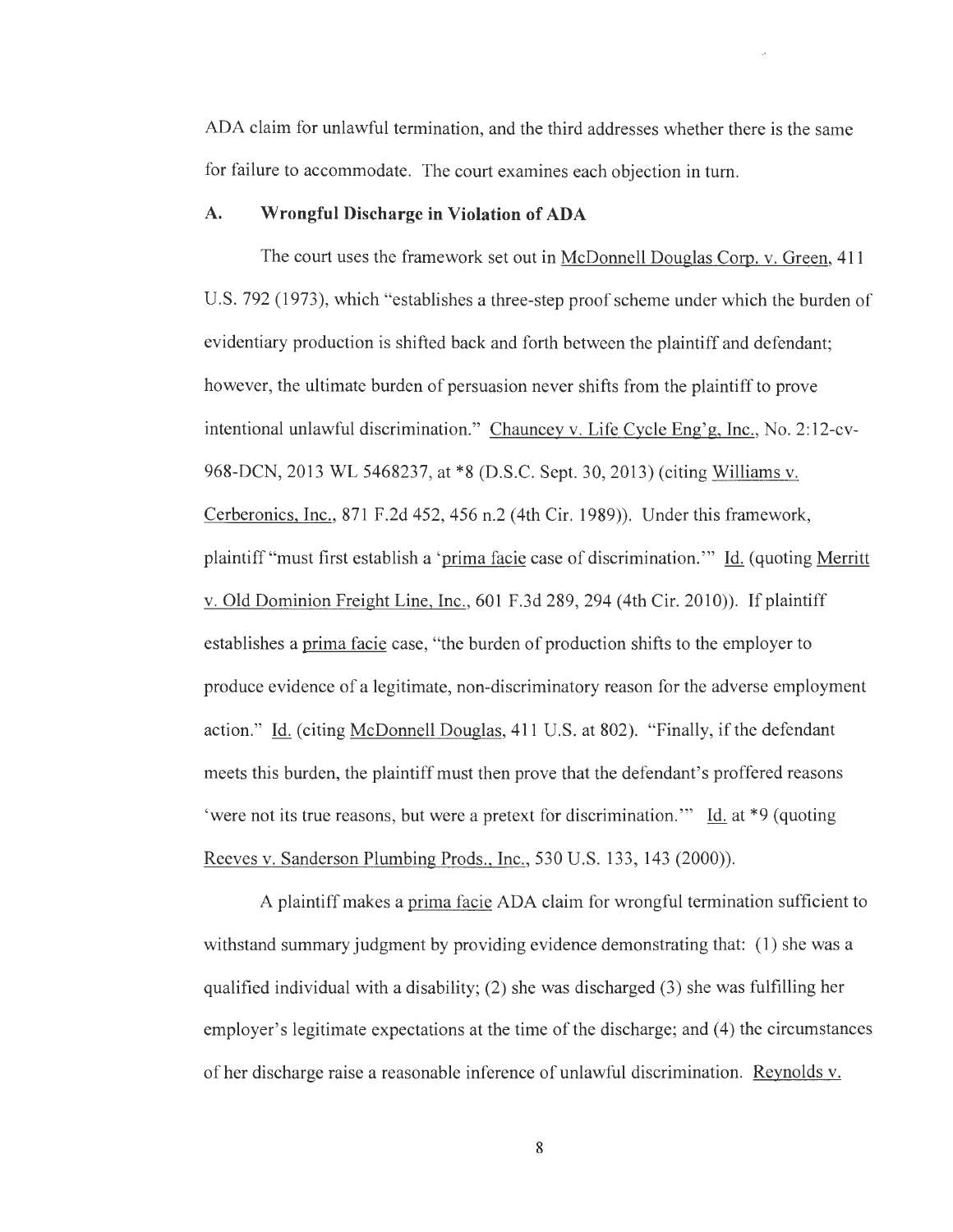Am. Nat'l Red Cross, 701 F.3d 143, 150 (4th Cir. 2012) (citation omitted). "Evidence of all four of these elements is necessary to survive summary judgment." Id. The parties agree that plaintiff was discharged on August 26, 2013, and thus do not dispute the second element. With respect to the first element, the magistrate judge found that there is evidence in the record sufficient to create a genuine issue of material fact as to whether plaintiff was a qualified individual with a disability because of her asserted anxiety, depression, and stress. R&R 9-14. Neither party has articulated an objection to the same, and the court finds no clear error in this finding. Therefore, the court conducts a de novo review only of the third and fourth elements.

## **1. Whether plaintiff fails to show that she fulfilled defendants' legitimate expectations when she was terminated**

To satisfy this third element, plaintiff must "present ... probative evidence that [she] was, in fact, performing at a level that met [her] employer's legitimate expectations." Hill v. Se. Freight Lines, Inc., 877 F. Supp. 2d 375, 391 (M.D.N.C. 2012), aff'd, 523 F. App'x 213 (4th Cir. 2013). Legitimate means that the expectations "cannot be a sham designed to hide the employer's discriminatory purpose." Id. at 385 (citation omitted). In determining whether plaintiff was performing at a level fulfilling defendants' legitimate expectations, the court looks through "the perception of the decision maker[,]" not plaintiff's self-assessment. Id. ( citations omitted).

As stated, plaintiff has the evidentiary burden of showing that she was performing at a level that met defendants' legitimate expectations at the time of her termination. Chauncey, 2013 WL 5468237 at \*8. Her objections to the R&R fail to point to any evidence showing that she was performing at a level that met defendants' legitimate expectations. Plaintiff argues that summary judgment should be denied because (1)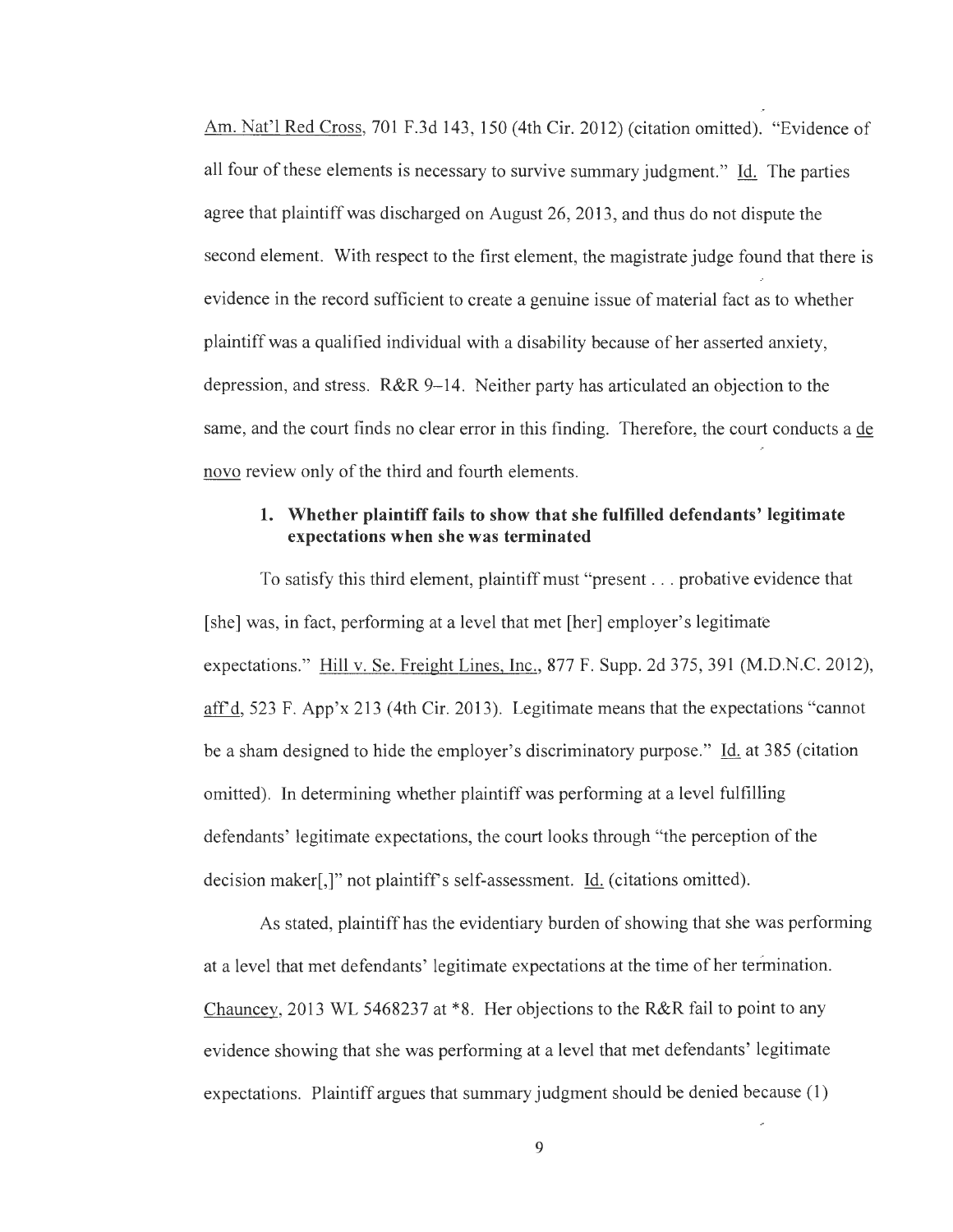"there is no credible evidence that [p ]laintiff was experiencing performance problems in 2011 sufficient to support a finding that she was not meeting the legitimate expectations of her employer[,]" Pl.'s Objs. 4; (2) her evidence "casts serious doubt as to the credibility of Molett" regarding plaintiff's write-ups in September, October, and November 2012, id. at 5; (3) her co-worker at Store Number 4395 testified that plaintiff performed her job well, id. at 6; and (4) she "offered significant evidence" of "the working environment at Store Number 365[,]" id. at 7; however, these do not relate to the events that transpired at the time of her termination in August 2013-her performance problems in 2011 and 2012 are irrelevant to her prima facie claim, which looks to whether she was fulfilling her employer's legitimate expectations "at the time of discharge[.]" See Reynolds, 701 F.3d at 150.

Moreover, plaintiff's first argument is overcome by the evidence adduced by defendants showing that plaintiff was not fulfilling defendants' legitimate expectations at the time of her discharge. In particular, there is undisputed proof that in the three months prior to her termination plaintiff was on a three-month IDP, and the monthly IDP reports tracked plaintiff's failure to meet specified goals with corrective action. ECF No. 90-2 at 63- 84. Furthermore, plaintiff's second and fourth arguments are irrelevant because she still must point to evidence that she was performing at the requisite level, regardless of Molett's credibility and the working environment at Store Number 365. Finally, with respect to her third argument, the court looks through "the perception of the decision maker[,]" and not a co-worker. Hill, 877 F. Supp. 2d at 385 (citations omitted). Accordingly, the court finds that plaintiff fails to present probative evidence that she was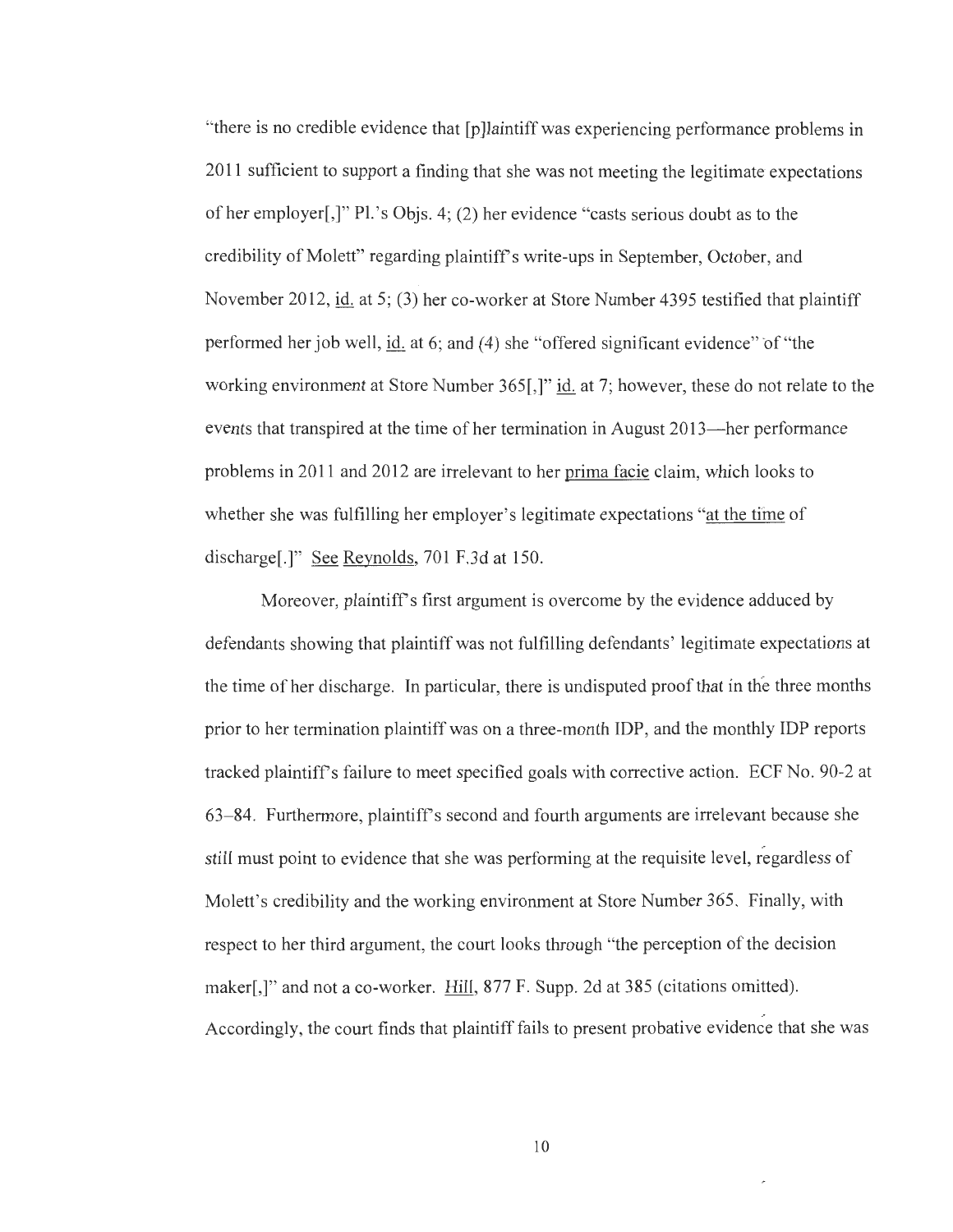performing at defendants' legitimate expectations at the time of her discharge; therefore, her ADA claim fails to survive summary judgment.

### **2. Whether plaintiff fails to present evidence raising a reasonable inference of unlawful discrimination**

Assuming arguendo that plaintiff satisfied the third element, the court nonetheless finds that she fails to satisfy the fourth element of an ADA claim. "To raise a reasonable inference of unlawful discrimination, [a plaintiff] must provide more than speculative evidence, generalities, or gut feelings." Olliff v. Potter, Civil Action No. 3:08cv049, 2008 WL 4681986, at \*4 (E.D. Va. Oct. 21 , 2008) (citing Bryant v. Bell Atl., Inc., 288 F.3d 124, 134-35 (4th Cir. 2002)). "'[U]nsubstantiated allegations and bald assertions' of discrimination are not adequate to defeat summary judgment." Id. (quoting Evans v. Techs. App. & Serv. Co.,  $80$  F.3d 954, 960 (4th Cir. 1996)). Such an inference must raise a "reasonable probability," and not simply a "mere possibility," that her discharge was discriminatory. Sutton v. Vilsack, No. 2:12-cv-01386-DCN, 2014 WL 4199163, at \* 5 (D.S.C. Aug. 20, 2014).

Plaintiff contends that there is a reasonable inference of unlawful discrimination because she was fired for store metrics that "were lagging well behind before she was assigned [to Store Number 563] " and because Molett purposefully made plaintiff work with Fippen to stress her out so she would not succeed. Pl.'s Objs. 17. Because plaintiff fails to adduce evidence substantiating her allegations that store metrics were lagging or that Molett puposefully placed plaintiff in a stressful employment in order to terminate her because of her disability, the court finds that plaintiff fails to raise a reasonable inference of unlawful discrimination.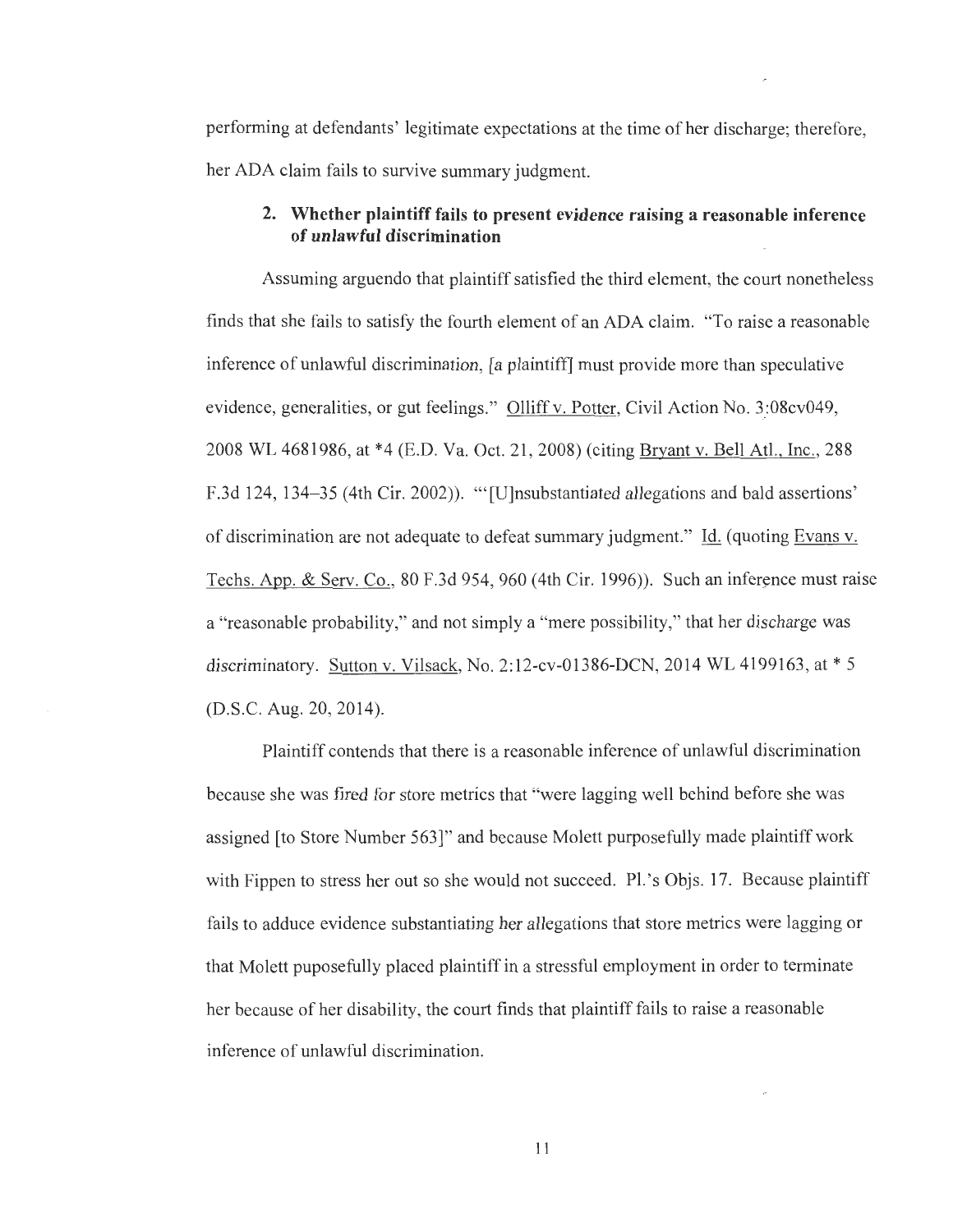Even if the court found that plaintiff makes a prima facie ADA claim and the burden of production shifted to defendants "to produce evidence of a legitimate, nondiscriminatory reason for the adverse employment action[,]" Chauncey, 2013 WL 5468237, at \*8, defendants have carried this burden by producing evidence that plaintiffs performance was deficient, she received write-ups and was placed on an IDP to correct her deficiency, and the store received complaints from customers. See Morris v. Sheetz Inc., No. 5:13-cv-00095, 2015 WL 1925457, at \*1 (W.D. Va. Apr. 28, 2015) (holding that evidence set forth by employer-defendant was "overwhelming" when demonstrating that employer was not satisfied with plaintiff's job performance, plaintiff received disciplinary notice and was given an action plan detailing specific areas of improvement, and customers complained). Upon such a showing, the burden shifts back to plaintiff to then prove that defendants' proffered reasons "were not its true reasons, but were a pretext for discrimination." Chauncey, 2013 WL 5468237, at \*9 (citation omitted). However, the magistrate judge found that plaintiff has not produced evidence showing that defendants' explanation for terminating her employment was pretextual, R&R 20, and the plaintiff did not object to the same. Accordingly, assuming a prima facie ADA claim, plaintiff does not carry her burden of production because she fails to adduce evidence that defendants' proffered reasons for terminating her employment were pretextual.

## **B. Failure to Accommodate in Violation of ADA: Whether plaintiff fails to establish that she could perform the essential functions of her employment position with the reasonable accommodation** ·

An employer violates the ADA when it fails to make a reasonable accommodation for a qualified individual with a disability.  $42 \text{ U.S.C.}$  §  $12112(b)(5)(A)$ ; Rhoads v.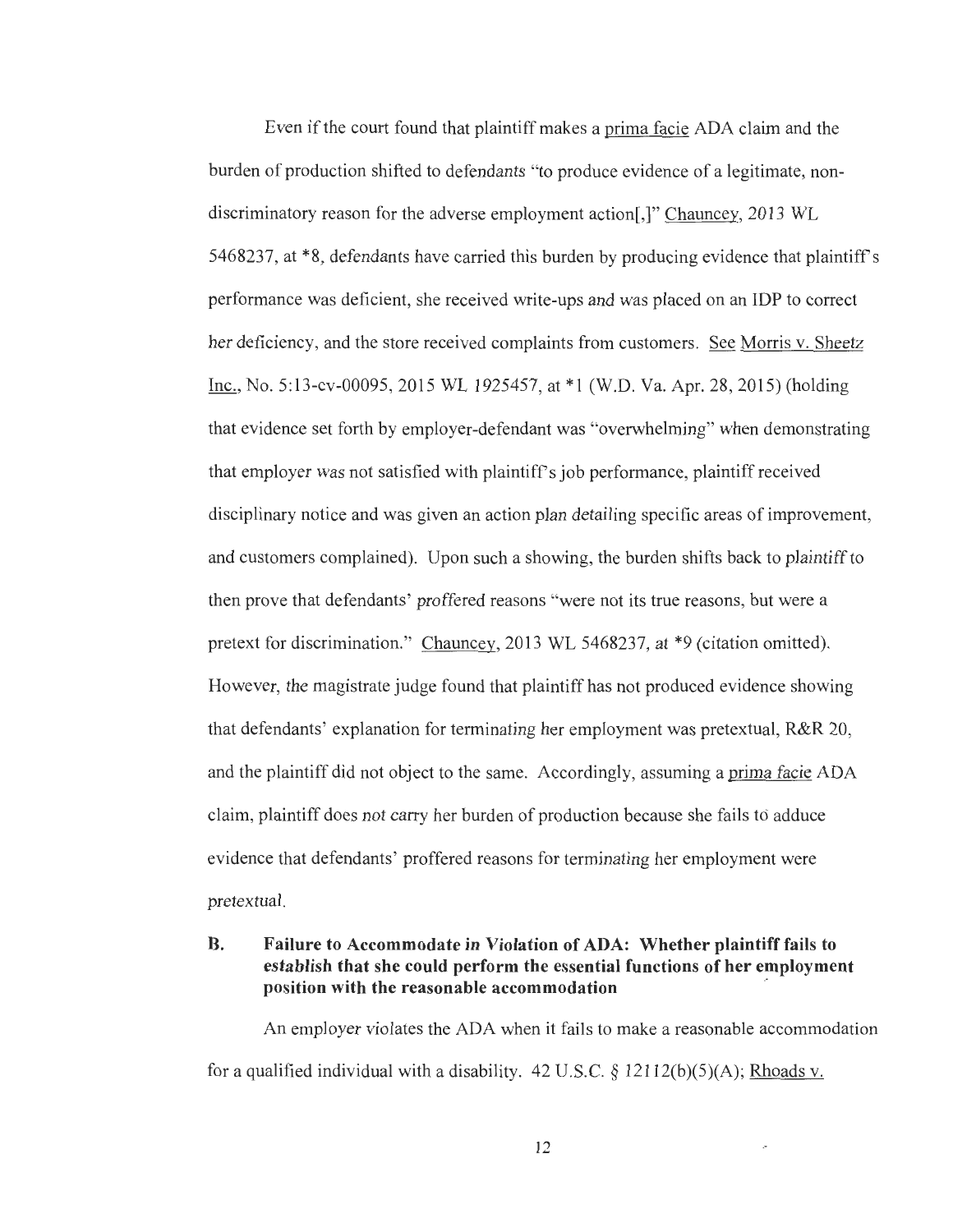F.D.I.C., 257 F.3d 373,387 n.11 (4th Cir. 2001). To establish a prima facie failure-toaccommodate claim, plaintiff must show that: (1) she was an individual who had a disability within the meaning of the ADA; (2) defendants knew of her disability; (3) with reasonable accommodation she could perform the essential functions of the position; and ( 4) defendants refused to make such accommodations. Id. ( citation omitted).

As previously stated, with respect to the first element, the magistrate judge found that there is evidence in the record sufficient to create a genuine issue of material fact as to whether plaintiff was a qualified individual with a disability because of her asserted anxiety, depression, and stress. R&R 9-14. With respect to the second element, the magistrate judge also found that there is evidence in the record that plaintiff told Molett and Elliott about her putative disability. R&R 21. Neither party has articulated an objection to these findings, and the court finds no clear error in them. With respect to the fourth element, the parties do not dispute that defendants terminated plaintiff's employment while she was still at Store Number 563, and thus defendants never provided an accommodation. Therefore, the court conducts a de novo review of the third element.

The ADA requires an employer to make "reasonable accommodation" for a disabled employee unless the employer can demonstrate that the accommodation "would impose an undue hardship on the operation of the business." 42 U.S.C. § 12112(b)(5)(A). Accordingly, it "does not require that the employer go out of his way to provide an accommodation for a disabled employee, but only requires that accommodations are reasonable." Schneider v. Giant of Md., LLC, 389 F. App'x 263, 271 (4th Cir. 2010) (citation omitted) (per curiam). The Fourth Circuit has held that "the ADA does not require reassignment 'when it would mandate that the employer bump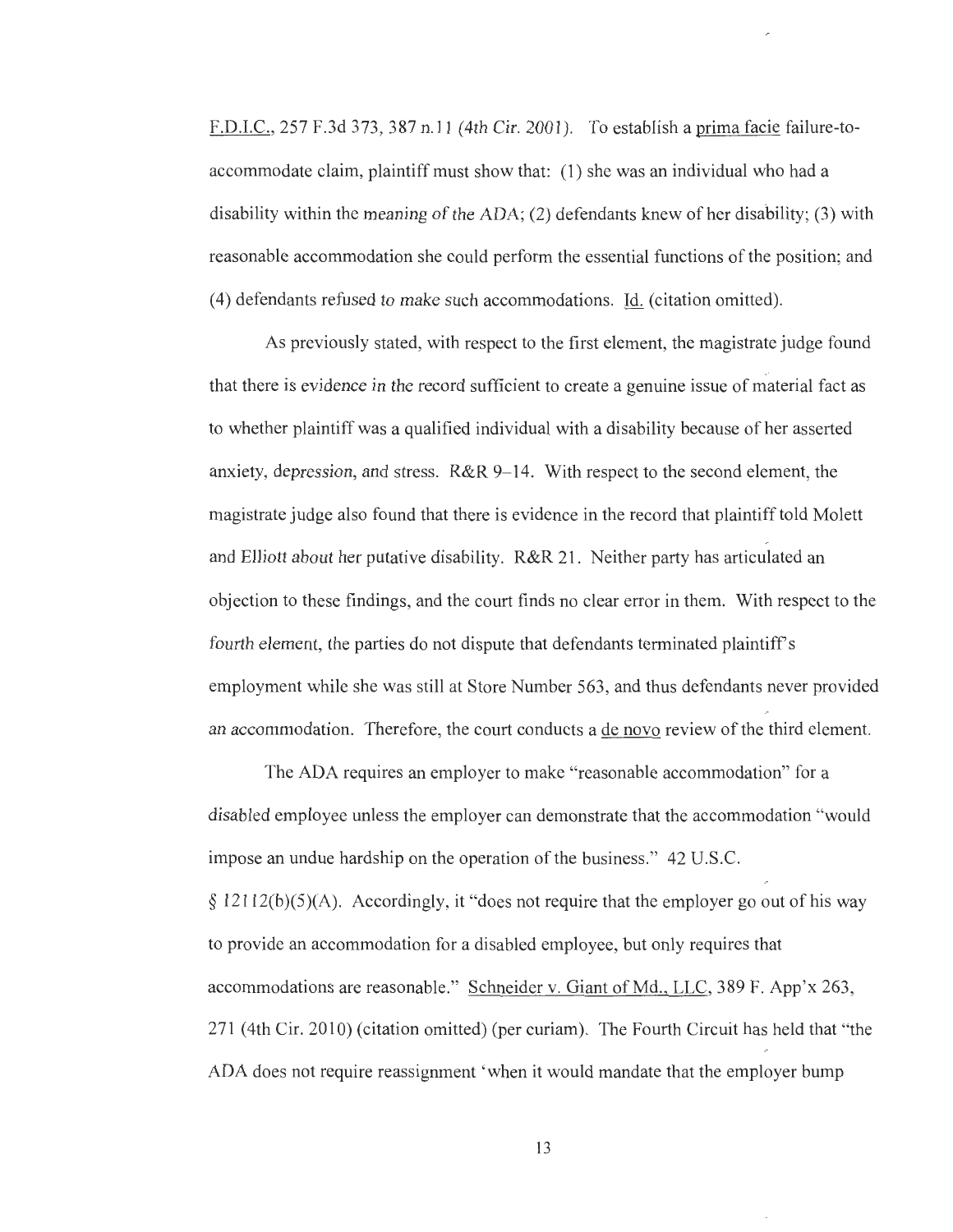another employee out of a particular position. "' Id. (quoting E.E.O.C. v. Sara Lee Corp., 237 F.3d 349, 355 (4th Cir. 2001)). "An employer is not required to violate another employee's rights in favor of an employee with a disability in order to give the disabled employee a reasonable accommodation." Id. (citing Sara Lee Corp., 237 F.3d at 353– 54). With respect to depression, an employer's obligation under the ADA to provide a reasonable accommodation does not extend "to providing an aggravation-free environment." Cannice v. Norwest Bank Iowa N.A., 189 F.3d 723, 728 (8th Cir. 1999); see also Gaul v. Lucent Techs., Inc., 134 F.3d 576, 581 (3d Cir. 1998) (holding that it is "wholly impractical" to require an employer to transfer an employee to another department "whenever he becomes stressed out by a coworker or supervisor").

Defendants have submitted evidence that there were no positions available for the other CVS locations that plaintiff requested, and plaintiff has not shown anything to the contrary. To accommodate plaintiff in a position at a store she requested would have required defendants to bump another employee out of a pharmacist position. Because such accommodation is not reasonable as a matter of law, the court finds that plaintiff fails to satisfy the third element of her failure-to-accommodate claim.

After reviewing plaintiff's objections de novo, the court is not persuaded that the R&R's findings and conclusions were in error. Accordingly, the court adopts the R&R and grants defendants' motion for summary judgment.